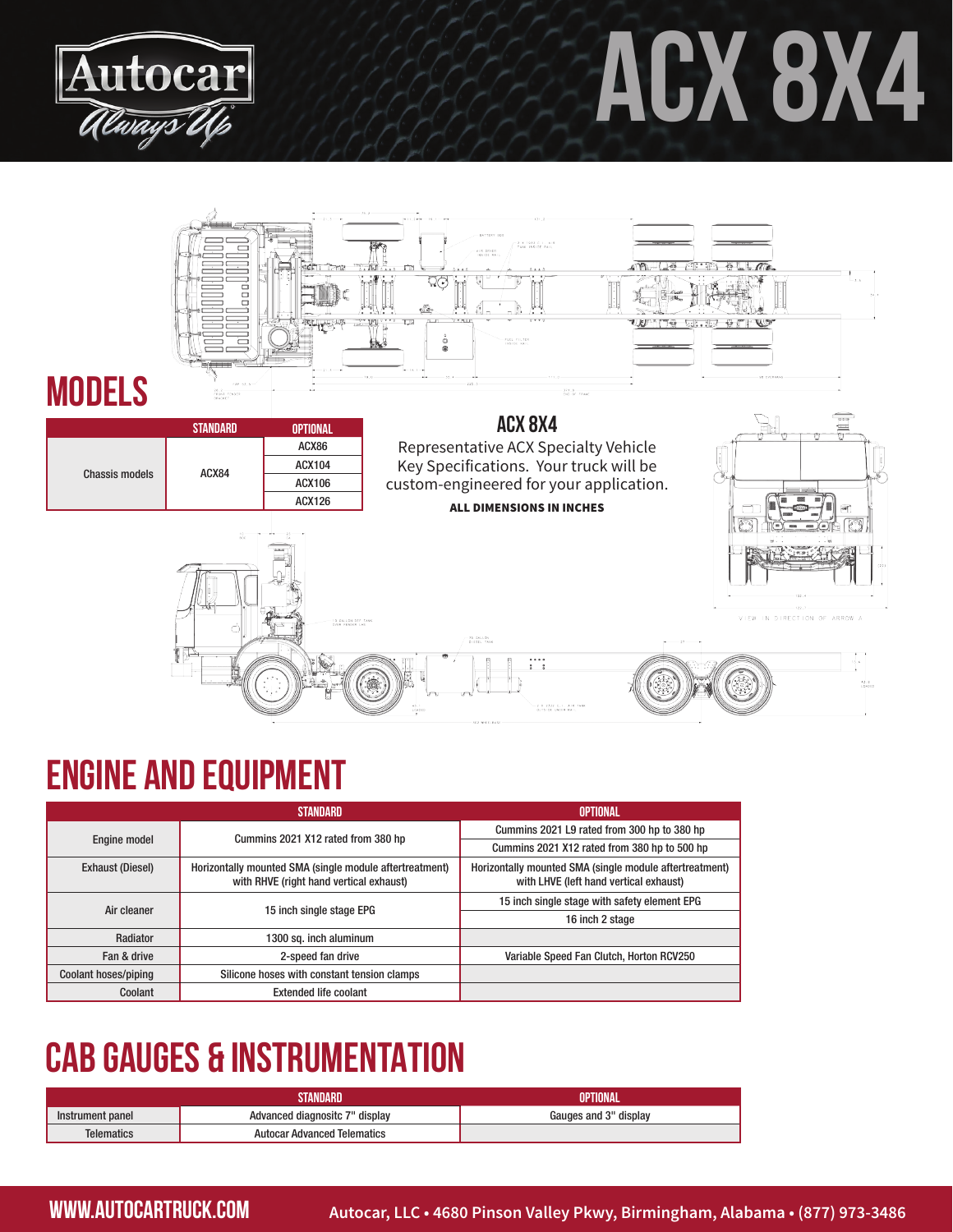# **transmission and equipment**

|                               | STANDARD                                                                                                                  | OPTIONAL                                                                                    |
|-------------------------------|---------------------------------------------------------------------------------------------------------------------------|---------------------------------------------------------------------------------------------|
| <b>Transmission model</b>     | Allison 4500 RDS                                                                                                          | Allison 3000 RDS (not available with X12)                                                   |
|                               |                                                                                                                           | Allison 4700 RDS                                                                            |
| <b>Transmission gearing</b>   | 5 speed                                                                                                                   | 6 speed                                                                                     |
|                               |                                                                                                                           | 7 speed                                                                                     |
| <b>Transmission controls</b>  | Allison push button                                                                                                       |                                                                                             |
| <b>Transmission cooler</b>    | Remote mounted oil to coolant layered core oil cooler                                                                     |                                                                                             |
| <b>Transmission lubricant</b> | TES 295 Allison approved synthetic auto trans fluid                                                                       |                                                                                             |
| <b>Driveshaft</b>             | Dana Spicer <sup>®</sup> half-round, yoke size 1760 or 1810<br>dependent on transmissions and driveline rotational speeds | Dana Spicer <sup>®</sup> half-round, yoke size 1810 with prep for<br><b>Split Shaft PTO</b> |

# **front axle and equipment**

|                         | STANDARD                                         | <b>OPTIONAL</b>                                           |
|-------------------------|--------------------------------------------------|-----------------------------------------------------------|
| Axle model              | Tandem Meritor MFS-20 axles, 40K total capacity  | Meritor MFS-20, 20K capacity                              |
|                         |                                                  | Tridem Meritor MFS-20 axles, 60K total capacity           |
|                         | Simard 40K equalized tandem parabolic suspension | 9,500 lb Low camber flat leaf rated at 20,800 lb capacity |
| <b>Front suspension</b> |                                                  | Simard 60K equalized tandem parabolic suspension          |
|                         | Tandem 72" Axle spacing                          | Single Axle                                               |
|                         |                                                  | Tandem 64" Axle spacing                                   |
|                         |                                                  | Tandem 80" Axle spacing                                   |
|                         |                                                  | Tandem 90" Axle spacing                                   |
| <b>Front suspension</b> |                                                  | Tandem 94" Axle spacing                                   |
| spread                  |                                                  | Tandem 100" Axle spacing                                  |
|                         |                                                  | Tridem 70"/70" Axle spacing                               |
|                         |                                                  | Tridem 72"/72" Axle spacing                               |
|                         |                                                  | Tridem 80"/80" Axle spacing                               |
|                         |                                                  | Tridem 80"/90" Axle spacing                               |
| Power steering          | Sheppard M100PPV3 with assist ram                |                                                           |
| <b>Brakes</b>           | Meritor $16.5 \times 6$ OP                       | Meritor $16.5 \times 6$ QS                                |
|                         |                                                  | Meritor 16.5 x 7 Q Plus                                   |

#### **AUXILIARY AXLES**

|                     | STANDARD                | OPTIONAL                                             |
|---------------------|-------------------------|------------------------------------------------------|
| <b>Pusher Axles</b> | No Pusher axle provided | Hendrickson Composilite EXS steerable, 13,500lbs     |
|                     |                         | Hendrickson Composilite EXF non-steerable, 13,500lbs |
|                     |                         | Hendrickson Composilite EXF steerable, 20,00lbs      |
| <b>Tag Axles</b>    | No Tag axle provided    | Hendrickson Composilite EXS steerable, 13,500lbs     |
|                     |                         | Hendrickson Composilite EXF non-steerable, 13,500lbs |
|                     |                         | Hendrickson Composilite EXF steerable, 20,000lbs     |

# **Chassis and equipment**

|            | STANDARD                                                                                | OPTIONAL                                                                                       |
|------------|-----------------------------------------------------------------------------------------|------------------------------------------------------------------------------------------------|
| Wheelbase  | Available in 3 inch increments between 264 and 360 inch                                 |                                                                                                |
| Frame      | 3/8 inch Straight rail i/o liners, 120 kPsi heat treated steel,<br>RBM 5,890,000 lb.in  | 3/8 inch Variable drop rail w/o liners, 120 kPsi heat treated<br>steel, RBM of 3,259,000 lb.in |
|            | 3/8 inch Straight rail with liners, 120 kPsi heat treated steel,<br>RBM 8,990,000 lb.in | 3/8 inch Variable drop rail with liner, 120 kPsi heat treated<br>steel, RBM of 4,220,000 lb.in |
| Tow device | Two tow pins integral with front crossmember                                            | Two tow hooks                                                                                  |